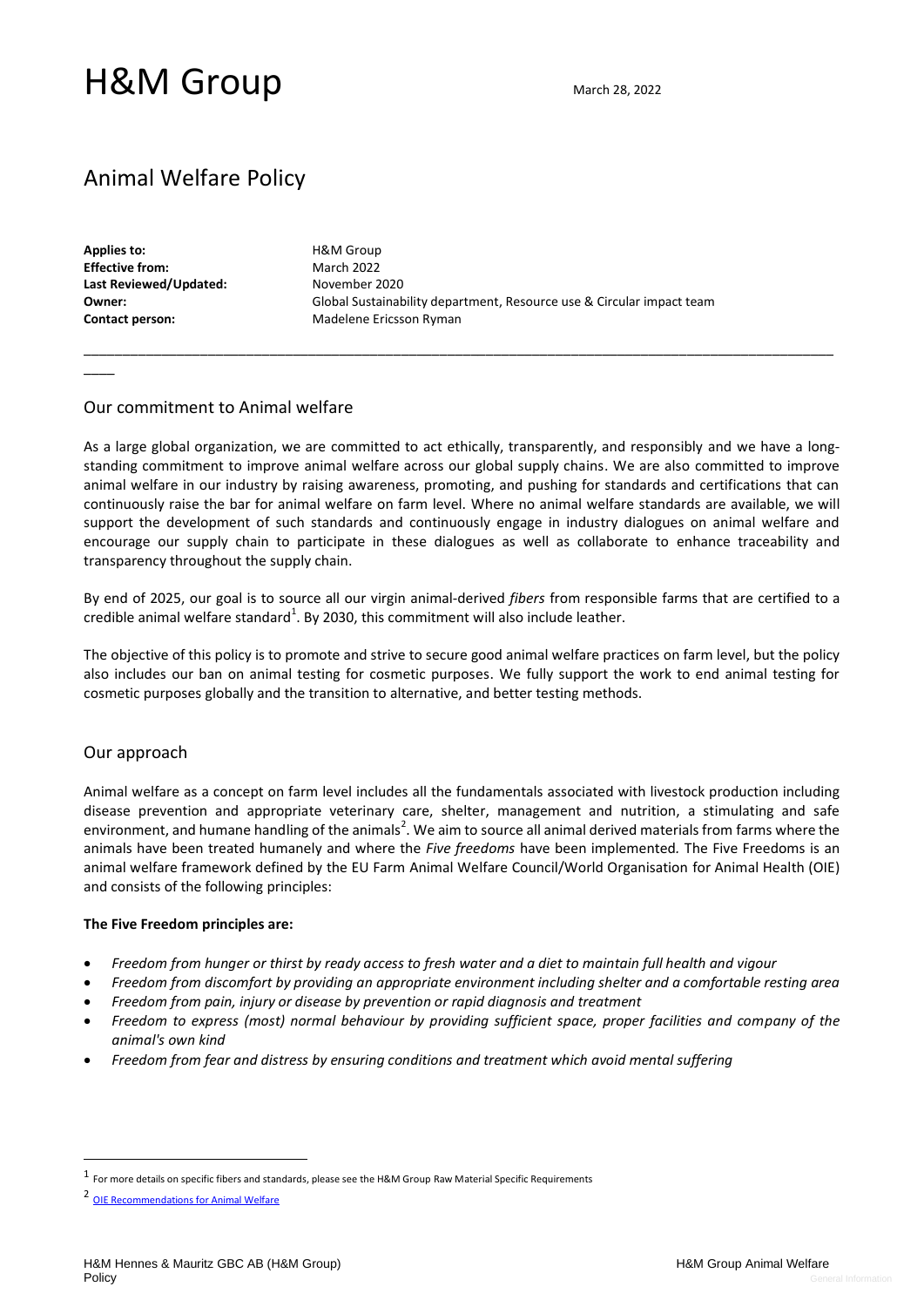# H&M Group March 28, 2022

# Material specific requirements and prohibited materials

#### **Animal hair and Wool**

- H&M group does not accept wool from farms that practice mulesing<sup>3</sup>.
- All mohair used by the H&M group must come from farms certified to the Responsible Mohair Standard (RMS).
- H&M group only accept hair from living and domesticated animals, including but not limited to sheep, goat, alpaca, lama, camel, and yak.
- H&M Group does not accept angora rabbit hair or any other hair from animals reared in cages for their hair, including but not limited to rabbit, raccoon, marten, fox, squirrel, sable chinchilla or ferret
- By end of 2025, 100% of all virgin animal hair and wool used by H&M group must come from farms certified to a credible animal welfare standard.
- H&M Group does not accept real fur (including but not limited to fox, sable, mink, chinchilla, rabbit)

#### **Leather and exotic skins**

- H&M group only accept leather originating from cow, buffalo, sheep, goat or pig that has been bred for meat production.
- H&M group does not accept exotic skins or skins from wild animals, including but not limited to; snake, alligator, crocodile, lizard, ostrich, emu or kangaroo.
- H&M group does not accept leather or skin from fetal or newborn lambs; including but not limited to slink, astrakhan, karakul, Persian lamb, broadtail, or krimmer.

#### **Down and Feathers**

- H&M group does not accept down or feathers from exotic birds, including but not limited to ostrich.
- All virgin down and feathers used by the H&M group must come from farms certified to the Responsible Down Standard (RDS) or to a similar standard.

### **Other animal derived materials**

- H&M group does not accept animal horn or bone
- H&M group does not accept materials from vulnerable or endangered species<sup>4</sup>.

#### **Animal testing**

Our animal welfare policy also includes our zero tolerance on animal testing of cosmetic products, and we support the work that is being done to end animal testing for cosmetic purposes globally.

- H&M group does not accept animal testing for any cosmetic products, either during production or finished products.
- H&M group does not allow the use of cosmetic ingredients which have been tested on animals after 11 March 2009 relating to cosmetic ingredient development or cosmetic ingredient safety assessment. Such animal testing may not be performed by the cosmetic product supplier or their raw material suppliers, manufacturers, or agents.
- H&M group does not allow any product quality tests to be conducted on live animals, for example self-adhesive skin testing.

All our suppliers must also respect and comply with international agreements, such as the *Convention of International Trade in Endangered Species* (CITES).

# Responsibilities

<sup>&</sup>lt;sup>3</sup> All wool originating from Australia must be declared as 'non-mulesed' (NM) or 'ceased-mulesed' (CM) in a National Wool Declaration (NWD) test certificate.

<sup>4</sup> *As defined by CITES (Convention on International Trade in Endangered Species -* www.cites.org*), and the IUCN (International Union for Conservation of Nature) Red list of Critically endangered; Endangered; or Vulnerable listed species (*www.redlist.org)*.*